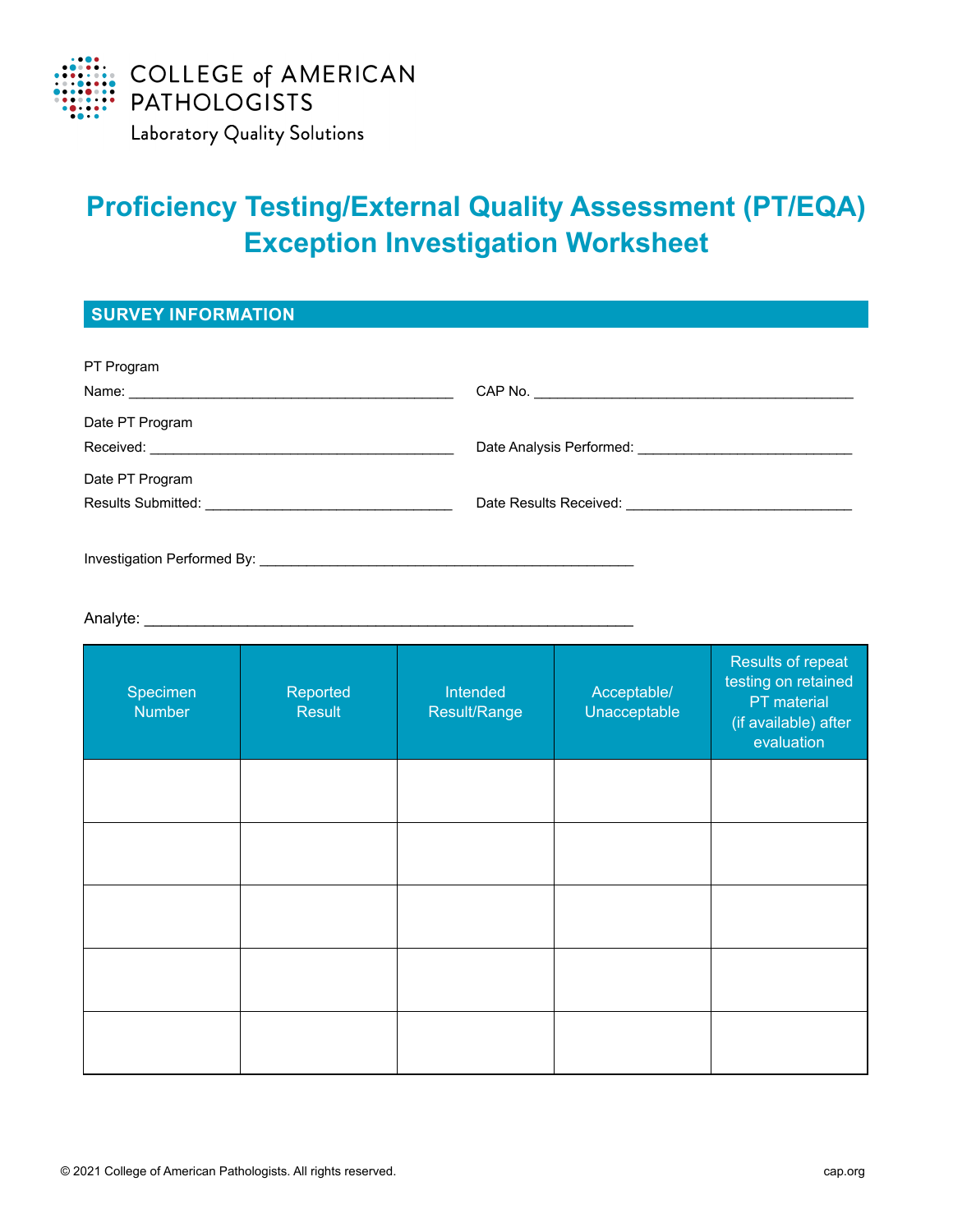### **EVALUATION OF POSSIBLE SOURCES OF ERROR**

| <b>CLERICAL</b>                                                                                                        | <b>Yes</b> | <b>No</b> | N/A |
|------------------------------------------------------------------------------------------------------------------------|------------|-----------|-----|
| Were the results submitted and approved by the due date?                                                               |            |           |     |
| Were PT results correctly transcribed from the instrument or worksheet into the CAP online<br>reporting system (ELSS)? |            |           |     |
| Was the correct instrument/method/reagent/manufacturer reported on the result form?                                    |            |           |     |
| Do the units of measure match between the result form and the instrument results?                                      |            |           |     |
| Is the decimal place correct?                                                                                          |            |           |     |

A response of "NO" to any of these questions may indicate a clerical error. Although reporting PT results is unlike those for patient results, clerical errors may indicate a need for additional staff training, review of instructions provided with the PT, addition of a second reviewer, or investigation of the reporting format provided by the testing device.

| <b>PROCEDURAL</b>                                               | <b>Yes</b> | <b>No</b> | N/A |
|-----------------------------------------------------------------|------------|-----------|-----|
| Were all laboratory procedures followed for processing this PT? |            |           |     |
| Were all test reagents prepared according to procedure?         |            |           |     |
| Were reagent(s) within the open expiration dates?               |            |           |     |
| Was culture media stored per manufacturer's instructions?       |            |           |     |
| Were dilutions performed correctly?                             |            |           |     |
| Were calculations performed correctly?                          |            |           |     |

A response of "NO" to any of these questions may indicate a procedural error. These errors indicate inappropriate operation of equipment or performance of a method. A review of the instructions provided with the PT material and/or review of laboratory procedures may be required.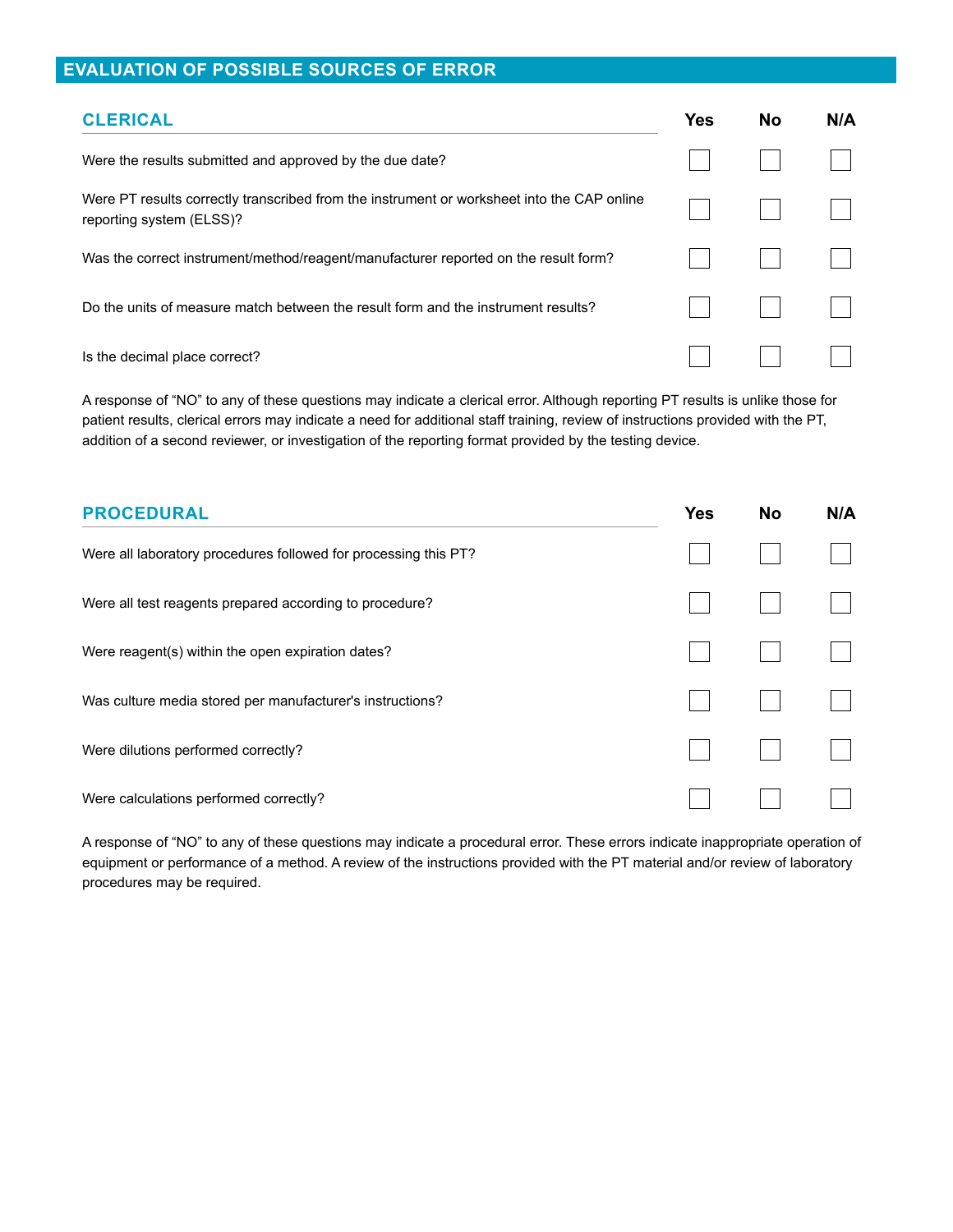| <b>ANALYTICAL</b>                                                                                                                      | <b>Yes</b> | <b>No</b> | N/A |
|----------------------------------------------------------------------------------------------------------------------------------------|------------|-----------|-----|
| Was the most recent calibration acceptable and within established limits at the time PT<br>was performed?                              |            |           |     |
| Were previous PT results reviewed for shifts or trends?                                                                                |            |           |     |
| Were quality control results acceptable for the date of PT testing?                                                                    |            |           |     |
| Were quality control results from around the time of the PT event without bias/trending?                                               |            |           |     |
| Were microscopic examinations interpreted correctly?                                                                                   |            |           |     |
| Was staining performed and interpreted correctly?                                                                                      |            |           |     |
| Was the intended result within the analytical measurement range for the instrument?                                                    |            |           |     |
| Was instrument maintenance performed per schedule?                                                                                     |            |           |     |
| Does a review of records indicate that there were no related instrument/test problems noted<br>prior to or after the PT was performed? |            |           |     |

A response of "NO" to any of these questions may indicate an analytical error. These types of errors could indicate a failure to follow recommended instrument maintenance and calibration.

| <b>SPECIMEN HANDLING</b>                                                                                                                                                      | Yes | <b>No</b> | N/A |
|-------------------------------------------------------------------------------------------------------------------------------------------------------------------------------|-----|-----------|-----|
| Were PT specimens reconstituted as indicated in the kit instructions?                                                                                                         |     |           |     |
| Were PT specimens stored as indicated in the kit instructions?                                                                                                                |     |           |     |
| Were all special instructions for specimen storage and testing provided in the kit instructions<br>followed (ie, some analytes may require testing immediately upon receipt)? |     |           |     |
| Were PT specimens tested as soon as possible upon receipt?                                                                                                                    |     |           |     |
| Were the correct tests performed on the correct vial of PT material?                                                                                                          |     |           |     |

A response of "NO" to any of these questions may indicate a specimen handling error. These types of errors could indicate a failure to read the material provided with the program materials.